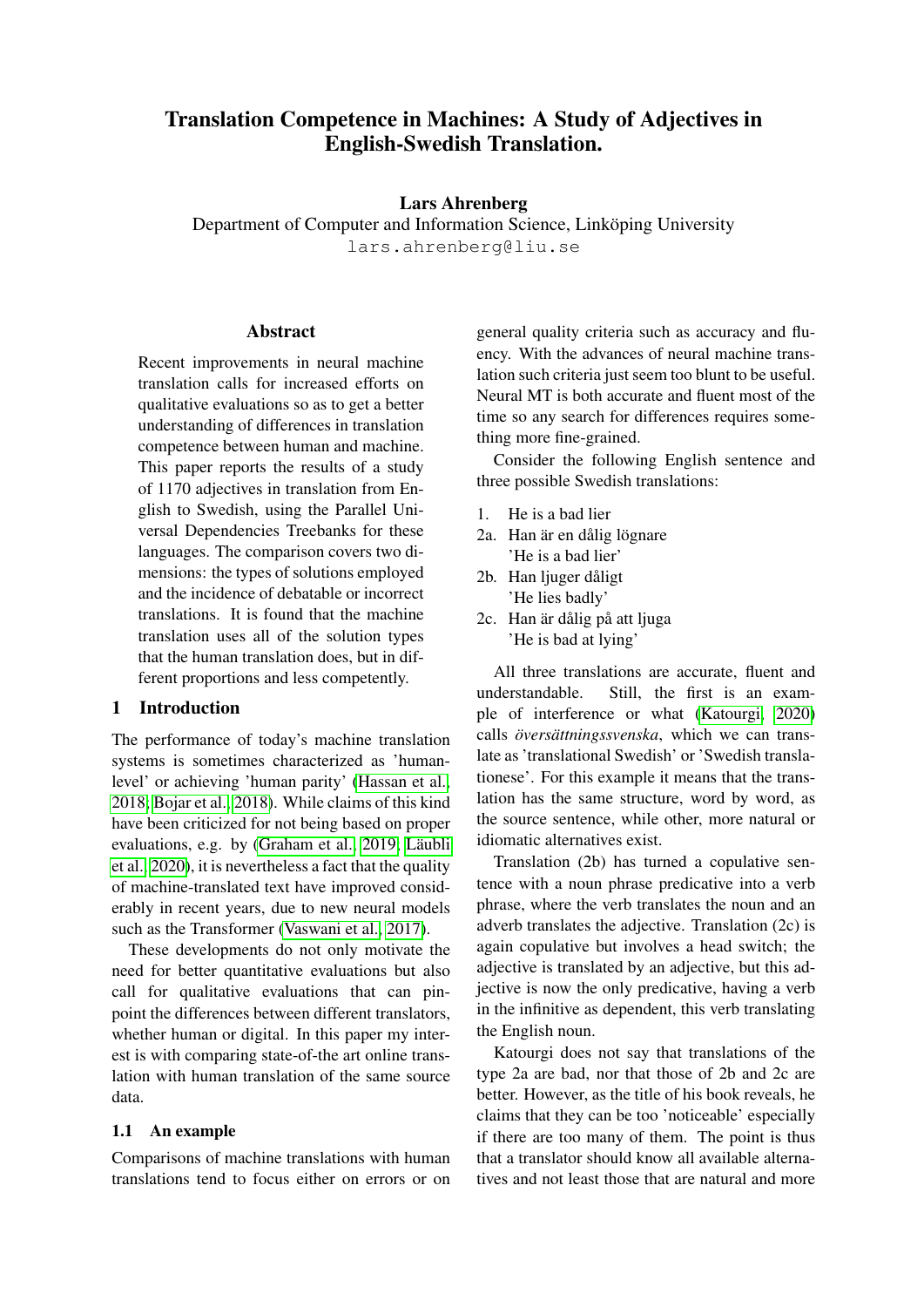common in an indigenous Swedish context.

The aim of this study is to assess the quality of the translations produced by a state-of-the-art online NMT system at a particular point in time for one language pair, English-Swedish. Compared to Chinese or German, Swedish is a small language, but it still has high-quality MT systems available. The study has two quality aspects in focus: the types of solution the system can produce and to what extent it can apply those solutions accurately.

As for the first part, it is related to taxonomies of what has variously been termed *translation procedures* [\(Vinay and Darbelnet, 1958/77\)](#page-8-5) or *translation relations* [\(van Leuven-Zwart, 1989\)](#page-8-6), though in this paper we will call them *solution types*. The second part is an analysis of what we can call debatable solutions or issues [\(Lommel et al., 2015\)](#page-8-7). This analysis uses a linguistically-based taxonomy of issues, and has been done by the author only. It is however supported with evidence from the human translation.

[\(Ahrenberg, 2017\)](#page-7-1) concluded for a study on the same language pair and direction that "... the MT is in many ways, such as length, information flow, and structure more similar to the source than the HT. More importantly, it exhibits a much more restricted repertoir of procedures, and its output is estimated to require about three edits per sentence". Here, an edit is caused by an issue that was judged to require alteration. A specific aim of this paper is to see whether these conclusions are still valid.

The data used for this study comes from the English and Swedish Parallel Universal Dependencies treebanks [\(Zeman et al., 2017\)](#page-8-8). We wished also to investigate the possibilities of using this data set for translation studies, although they were not collected for this purpose.

### 2 Translation competence

The notion of translation competence has been approached in different ways. One type of analysis seeks to identify all possible properties that are required of a translator. A major proponent of this approach is the PACTE group at the University of Barcelona, who have elaborated a model based on subcomponents in several works, e.g. in [\(PACTE, 2011\)](#page-8-9). Others, like [\(Malmkjær, 2009\)](#page-8-10), have argued that a characterization of translation competence should focus on those factors that distinguish it from any other profession, including

any other type of bilingualism. From this perspective the only subcomponent of the PACTE model that Malmkjær finds relevant is the transfer competence:

"... the ability to complete the transfer process from the ST (source text) to the TT (target text), i.e. to understand the ST and re-express it in the TL (target language), taking into account the translation's function and the characteristics of the receptor".

Nevertheless, when PACTE studies how translation competence is acquired they put translation problems in focus, in particular what they call Rich Points, i.e., passages that may be challenging to translate. In this work I take translation competence to mean the ability to find an appropriate solution for all words in the source text, where a solution may of course be to leave it untranslated. Thus, the set of 'problems' includes not just difficult ones, but all words or constructions meeting a given criterion. This prevents the selection of rich points from being skewed and allows for quantitative analysis. All in all this should give a better picture of the abilities of a translator. The chosen construction is adjectives in relation to a head.

We can interpret produced translations in terms of skills that we ascribe to the translators, whether human or digital. Necessary skills are specified in many text books on translation. Here, I mention a few of them from a text book by  $(Ingo, 2007)^1$  $(Ingo, 2007)^1$  $(Ingo, 2007)^1$ 

- a robust sense of style in the target language
- active and creative language skills in the target language
- familiarity with target language genre conventions
- ability to express oneself naturally in the target language
- ability to change style in accordance with the style of the source text
- possession of an imaginative mind so as not be bound by the patterns of the source text and hindered from finding the natural and idiomatic expressions of the target language

We can observe that this list demands of a translator to be able to strike a delicate balance between stylistic and genre-related conventions on the one hand, and creativeness and imaginative abilities on the other.

<span id="page-1-0"></span><sup>&</sup>lt;sup>1</sup>Translations by the author.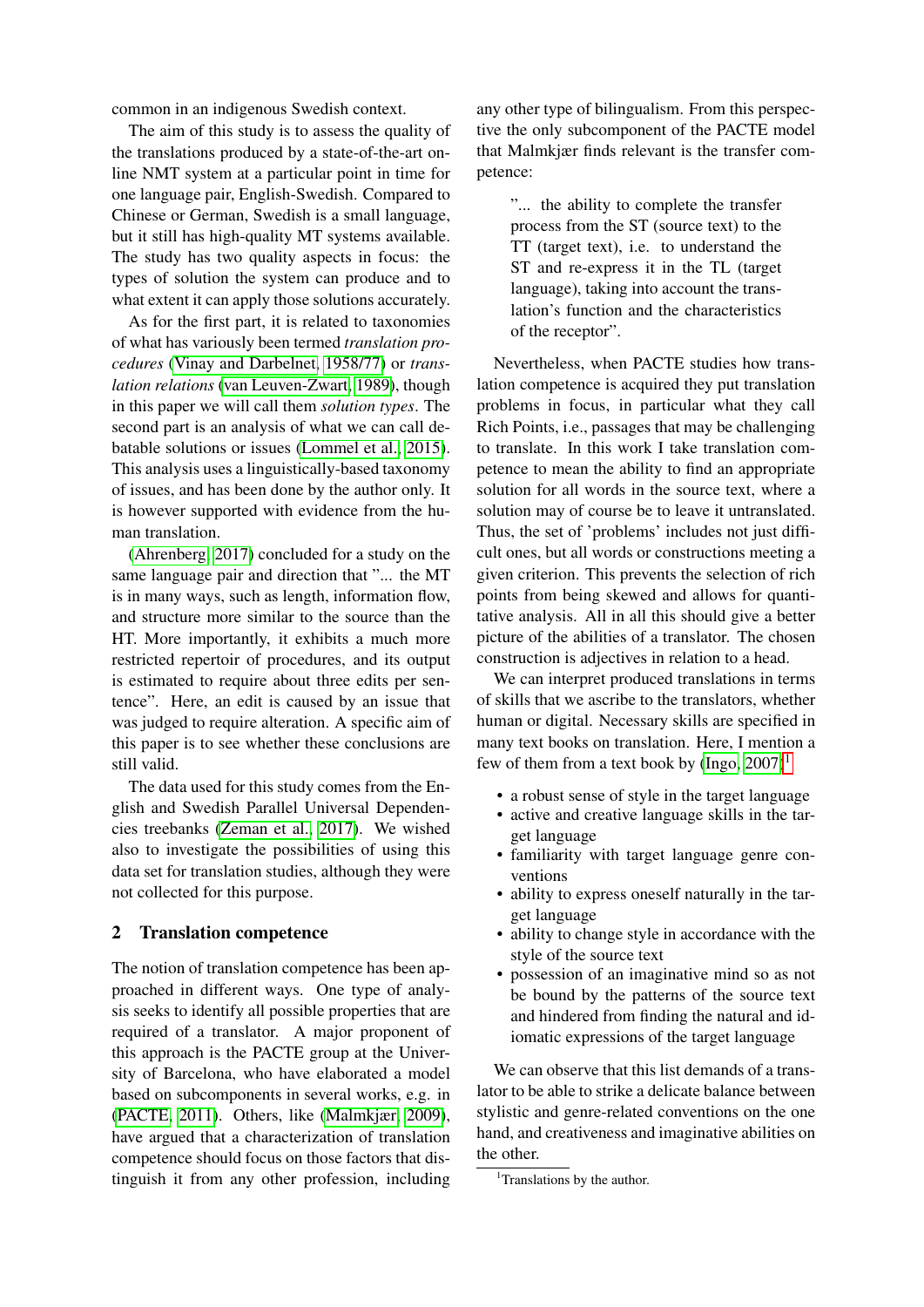#### 2.1 Translation problems

NMT models make mistakes of different kinds. Even [\(Hassan et al., 2018\)](#page-8-0) who claims human parity performed an error analysis of the English output and found most of the errors in the categories Incorrect words, Ungrammatical, Missing words, and Named Entities. Thus, both accuracy and fluency are affected. Looking at the same sentences  $(L$ äubli et al., 2020) observe that fluency mistakes (word order, ungrammaticality, ...) are still common in the machine translations, somewhat contrary to the expectations that NMT systems have specifically improved as regards fluency. They also observe that cross-sentential constraints affect machine translations more often than human translations. This means that a sentence translation can appear fluent in isolation, but be judged as inappropriate in the document context.

[\(Ahrenberg, 2017\)](#page-7-1) found that the most frequent errors in his data related to the accuracy of word translations. In that study, close to 50% of the errors noted were of this kind. The next error type in frequency concerned morphological form, slightly less than 25% of all.

# 2.2 Comparing machine translation and human translation

There have been quite a number of studies trying to distinguish machine translations from human translations by automatic means e.g., [\(Aha](#page-7-2)[roni et al., 2014\)](#page-7-2). These studies usually favour features that can be detected automatically as well, such as the occurrence of common function words and part-of-speech ngrams. [\(Nguyen-Son et al.,](#page-8-12) [2017\)](#page-8-12), found other features, such as word distributions, complex phrase constructions, and the occurrence of phrasal verbs to be helpful, in particular when combined with coherence features across sentences or within whole paragraphs. The data used in this study consist of isolated sentences, so we cannot employ coherence features. However, we can compare our approach to what can be gained from other features.

There have also been studies aimed at automating, at least partly, the recognition of solution types, or divergencies as they are often called, for example [\(Deng and Xue, 2017;](#page-8-13) [Zhai et al., 2019\)](#page-8-14). This was an initial aim also of this study, but was abandoned for reasons that will be explained below.

# 3 Adjectives in English-Swedish translation

Adjectives have very much the same behaviour in English and Swedish. They can be modifiers/attributes, predicatives, heads of arguments such as subjects and objects, conjuncts and be part of lexicalized phrases. All of these functions are actually found in the English source data. The distribution of these functions in the source data is shown in Table [1](#page-2-0) together with simple examples to show what is meant.

| <b>Function</b> | <b>Frequency</b> | <b>Example</b>       |
|-----------------|------------------|----------------------|
| modifier        | 956              | a red shirt          |
| predicative     | 122              | it is red            |
| conjunct        | 42               | white and red        |
| argument head   | 34               | help the <i>poor</i> |
| lexphrase       | 16               | at best              |
| Total           | 1170             |                      |

<span id="page-2-0"></span>

| Table 1: Adjectival functions in the source data. |  |  |
|---------------------------------------------------|--|--|
|                                                   |  |  |

Given that the vast majority of adjectives can be translated straightforwardly by an identical syntactic construction, it can be expected that this pattern will be over-used by inexperienced translators and by machine translations that tend to prefer frequent patterns over rarer ones. Thus, when the adjective and head noun are independent semantic units that form a complex that can be interpreted compositionally, the unmarked translation is a word-for-word translation, in particular if both items are part of the core vocabulary of the language. This applies to the first four examples of Table [1.](#page-2-0) The lexphrase also has a standard translation, though one which is not compositional: *i bästa fall*, 'in (the) best case'.

For some English adjectives a common alternative translation is to form a compound. This happens with *wooden* – trä-, main, where huvudis a common choice, and *special* with the translations *speciell*, *särskild* or *special*-. Examples are: *wooden table – träbord*, *main purpose – huvudsyfte*, *special unit – specialenhet*. This solution type is actually quite common in the studied data set.

Another possibility is that the adjective and the noun form a single designation of some referent, which acts as a term or name for the referent. This requires that the translator knows this and also is able to find out the term or name used in the target language. Common results then are compounds,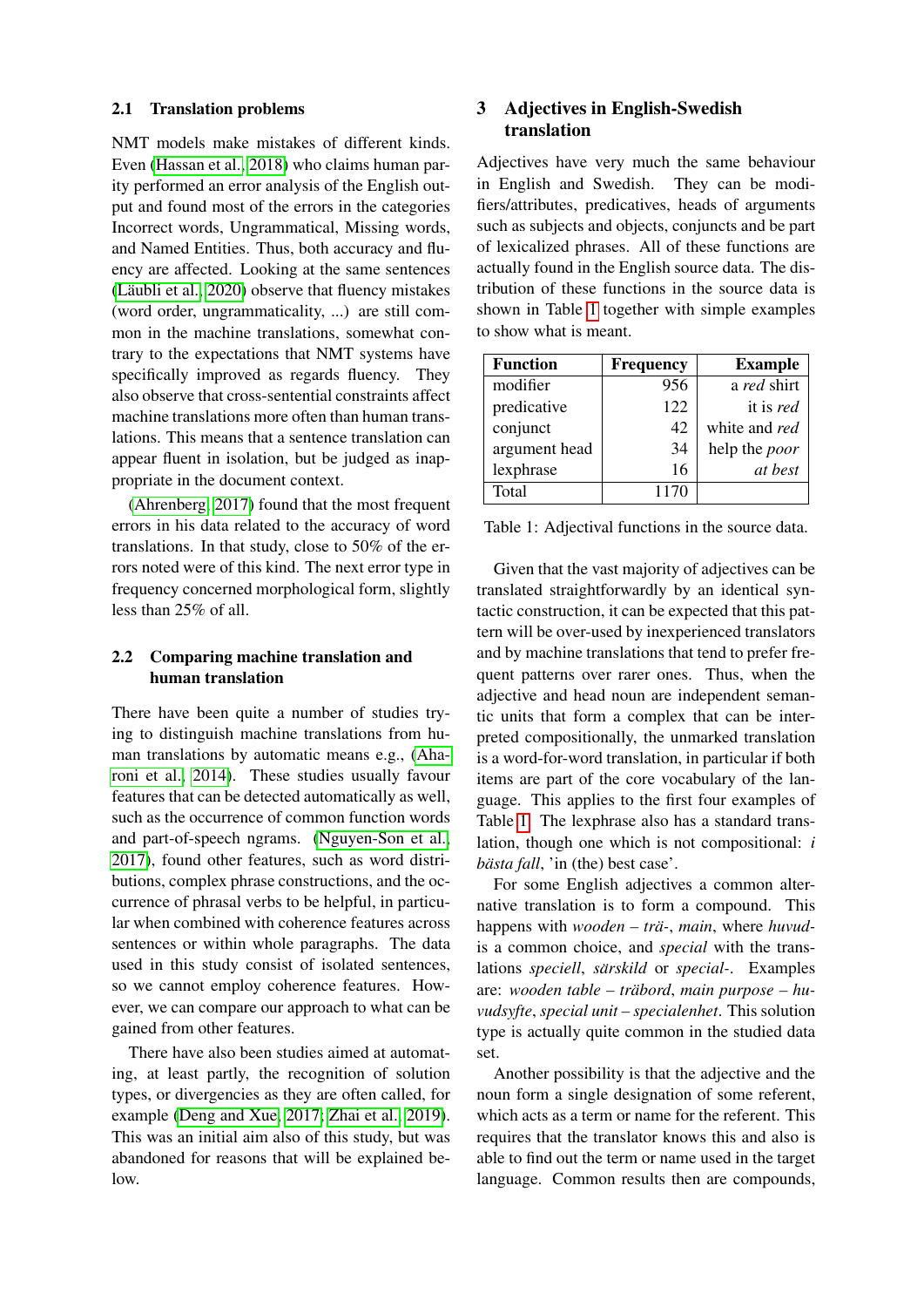*red herring – avledningsmanöver, 'distraction ac*tion', transfers, such as *British Council* or *American Express*, or a lexicalized phrase, where the translation of the adjective may also be an adjective, but one that does not occur outside of that phrase, as in *common sense – sunt förnuft*, 'sound sense'.

Swedish has a greater propensity than English for using adjectives as heads of nominal phrases. Thus, a nominal head in an English source text is sometimes not translated. *white people* may be translated by *vita människor* but just *vita* 'whites' would do just as well, if not better. The word *one* is often not translated when it is used instead of repeating a mentioned noun, or when the referent is understood from the context: *the only one – den enda*, *they will build a new road and tear* the old one *up. – de ska bygga en ny väg och riva upp* den gamla.

Yet another possibility is that the pair of adjective and noun are part of a larger construction that acts as a unit in the translation. It may simply be that a preceding preposition gives the whole an adverbial function and the possibility to translate the whole thing with an adverb. Examples:

in *early* morning  $tidigt$  på morgonen 'early in the\_morning'

She was killed *in cold blood* Hon mördades kallblodigt 'She was murdered coldblooded-ly'

The relevant embedding construction may also be larger:

at your *earliest* convenience *sa fort du kan ˚* 'as fast you can'

If the embedding construction is found superfluous for the target audience, it may not be translated at all, and this will then affect the adjective-noun pair in the same way. With this as background we now proceed to the study.

# 4 Data

The source sentences for the study are taken from the English part of the Parallel Universal Dependencies treebanks  $(PID)^2$  $(PID)^2$ . These treebanks were

created for a shared task on multilingual parsing from raw text [\(Zeman et al., 2017\)](#page-8-8). The sentences are taken from news and Wikipedia articles, but only a few from each article. Thus, there may be lexical overlaps but no coherent paragraphs. This means that we cannot study discourse phenomena such as cohesion.

PUD-segments were translated into Swedish outside of the shared tasks. The Swedish translations follow the same directions as for other PUD treebanks, namely that "Translators were instructed to prefer translations closer to original grammatical structure, provided it is still a fluent sentence in the target language" (*ibid. p.4*). This requirement is one that we could also ask of a machine translation system.

Only those sentences where English is the source language have been used. They amount to 750 segments. We define an adjective as any token assigned the UD part of speech ADJ in the English PUD treebank. There are 1170 of them.

The machine translations were produced by Google Translate on 25-26th of February, 2021. They were then tagged and parsed with the UD-Pipe tools [\(Straka, 2018\)](#page-8-15) using a model for UD Swedish-Talbanken.

Basic statistics for the data can be found in Table [2.](#page-3-1) The figures follow a standard pattern for English-to-Swedish translations. It can be noted that the Type-Token-Ration for the machine translation is much closer to the human translation than to the English source text.

| <b>Dataset</b>    | <b>Types</b> | Tokens | TTR   |
|-------------------|--------------|--------|-------|
| English PUD       | 4714         | 15840  | 0.297 |
| Swedish PUD       | 5125         | 14432  | 0.355 |
| MT-translated PUD | 4949         | 14129  | 0.350 |

<span id="page-3-1"></span>Table 2: Statistics of the datasets.

The human translations have earlier been provided with manual word alignments by the author. We hoped that the structural properties of the image of an adjectival relation could be determined automatically from the word alignment. This approach, however, turned out to be problematic as the annotations for part-of-speech and dependencies are not harmonized across the two languages. The translation of many words, such as 'many' and 'same' that were tagged ADJ in the source treebank, were translated in the expected, standard fashion, but had a different tag (PRON

<span id="page-3-0"></span><sup>&</sup>lt;sup>2</sup>https://github.com/UniversalDependencies/UD\_English-PUD/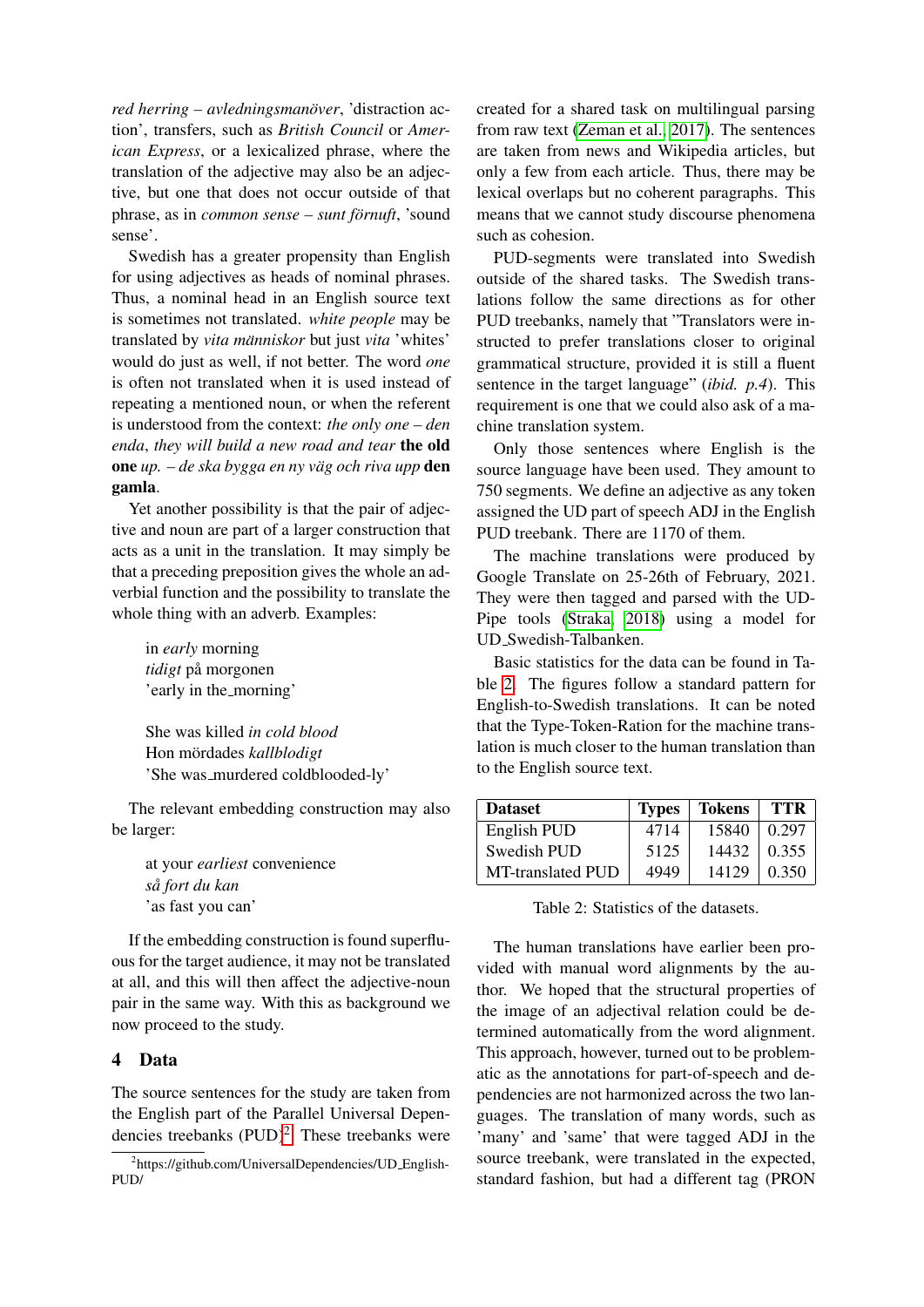and DET for these words), causing the automatic analysis to suggest a part-of-speech shift. Similarly, a reference such as the 'Metropolitan Club' has been translated verbatim and is thus wordto-word. However, where the English annotates 'Metropolitan' as an adjective modifying a noun, the Swedish sees two proper nouns, where the second is a dependent of the first via the UD relation *flat*. The automatic analysis thus suggests a shift of parts-of-speech and a reversal of the dependency. Cases of this kind abound, and for this reason the sorting and the analysis have required more manual effort than anticipated. Thus, all data points have had a manual review and the same holds for the machine translations.

# 5 Analysis

We compare a machine translation with human translations of 750 English sentences which are part of the Parallel Universal Dependencies (PUD) dataset. We analyse translations along two dimensions, solution types based on structural properties and issues.

### 5.1 Solution types

The solution types are divided into two major classes, Isomorphisms and Restructurings

A translation is an isomorphism if the following properties hold: (1) the adjective is translated by a single token, a; (2) the head token is translated by a separate single token, h; (3) h is the head of a in the translation; (4) a and h have the same part-of-speech as their source tokens and the dependency relation and the order between them is also the same. It may be the case that the distance between a and h is different than the distance between the corresponding source words. These differences are not directly caused by the adjective and its head and so are not considered relevant.

Restructuring is an umbrella term for all other situations. We sub-classify restructurings according to the structural effect. Table [3](#page-5-0) gives examples of each category from the corpus.

A *shift* occurs when the first three clauses above hold, but there is a change in part-of-speech and/or relation. Using the dependency relations of the UD framework, a change in part-of-speech will almost always involve a shift of dependency relation as well, so we will note a relation shift only when there is no change in part-of-speech. An example is when the dependency of an adjective is changed

from 'xcomp' (head of a subject-less verb phrase) to 'ccomp' (head of a finite clause with subject).

An *omission* occurs when the adjective in the source sentence lacks a corresponding target token. This means as well that there is no corresponding dependency either. In case the head has not been translated we use the label *headomission*.

A *convergence* occurs when the adjective and its head are mapped onto the same target token, or the same set of target tokens. The opposite situation, a *divergence*, happens when either the adjective or its head is aligned with two or more target tokens, so that the single edge of the source tree is mapped on some subgraph with two or more edges in the target tree.

A *head-shift* occurs when both the adjective and its head are aligned with single tokens, but the dependency relation is reversed, i.e., h will be a dependent of a. This category is different from the category of *head changes*, which means that both the source adjective and its head have been translated, but they are no longer related as a dependent to a head. Finally, an *order-reversal* means that the order between a and h is reversed in comparison with the order between their source words.

From Table [4](#page-5-1) we see that the human translation is more prone to restructure than the machine translation. In fact, this difference is consistent across all of the five adjectival functions shown in Table [1.](#page-2-0) However, the difference is not so great as to be statistically significant at a 0.05 critical level using a Chi-Square test with one degree of freedom.

Also, for some 43% of all instances (506 out of 1170) HT and MT have produced identical translations, see Table [5.](#page-5-2) The large majority of these cases are isomorphisms and the tokens concerned are common lexical items with more or less standard translations, such as *first – första, many –*  $m\ddot{a}$ ga, , new – nya, other – andra, possible – *möjliga, whole – hela.* Another set of adjectives for which translations are shared are words with a common historical root, or words that Swedish has borrowed from English, such as *artificial – artificiell, civil – civil, international – internationell, military – militär, popular – populära.* In 85% of the instances (1003 out of 1170) the two translations agree on the broad type of solution, and in most of these (941 out of 1170) they also agree on the sub-type.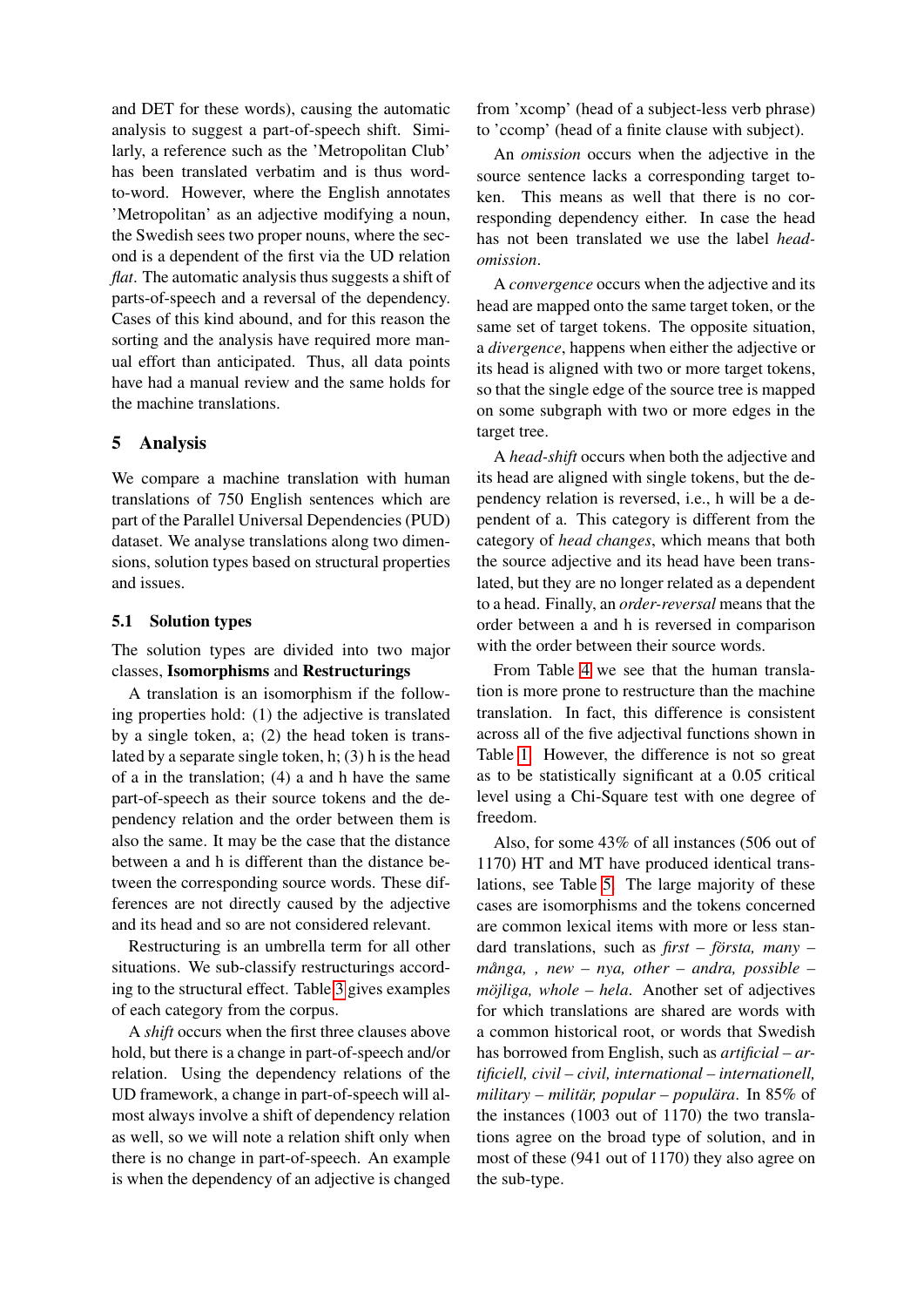| Category        | <b>English</b>                                   | <b>Swedish</b>                                                   |  |
|-----------------|--------------------------------------------------|------------------------------------------------------------------|--|
|                 | <b>Isomorphisms</b>                              |                                                                  |  |
| modifier        | the <i>peaceful</i> transition                   | den <i>fredliga</i> övergången                                   |  |
| predicative     | this will be a little <i>different</i>           | kommer detta bli lite annorlunda                                 |  |
|                 | <b>Restructurings</b>                            |                                                                  |  |
| convergence     | The South Korean company initially thought       | Det sydkoreanska företaget trodde                                |  |
| divergence      | over 70 % are <i>alive</i>                       | mer än 70 % var <i>vid liv</i>                                   |  |
| omission        | <i>provincial</i> police surveillance operations | polisens övervakningsoperationer                                 |  |
| headomission    | of new ideas with <i>old ones</i>                | som nya idéer bildade med gamla                                  |  |
| head shift      | <i>preferential</i> $access_2$ to government     | företräde <sub>1</sub> i regeringens tillgänglighet <sub>2</sub> |  |
| head change     | $Much_{nsubj:5}$ has been about <i>identity</i>  | $Mycketnsub1:3 $ har handlat om <i>identitet</i>                 |  |
| shift of POS    | the protein  that's responsible $_{AD,I}$        | det protein  som ansvarar $V_{ERB}$ för                          |  |
| shift of deprel | I'd be amazed <sub>root</sub> if                 | Jag skulle bli förbluffad $_{xcomp}$                             |  |
| order-reversal  | in the realm of the <i>unimaginable</i>          | i det <i>ofattbaras</i> rike                                     |  |

<span id="page-5-0"></span>Table 3: Different types of solutions.

| <b>System</b> | <b>Isom</b> | Restr | <b>Total</b> |
|---------------|-------------|-------|--------------|
| MТ            | 943         | 227   | 1170         |
| HТ            | 878         | 292   | 1170         |

<span id="page-5-1"></span>Table 4: Distribution of isomorphic and restructured solutions for MT and HT.

| <b>Criterion</b>   | <b>Isom</b> | Restr | <b>Total</b> |
|--------------------|-------------|-------|--------------|
| Token identical    | 455         | 51    | 506          |
| Type identical     | 827         | 176   | 1003         |
| Sub-type identical | 825         | 116   | 941          |

<span id="page-5-2"></span>Table 5: Number of identical translations between MT and HT.

The largest differences between the two systems concern the use of restructurings, as shown in Table [6.](#page-5-3) When we look at these more finegrained sub-types of restructurings, there are several cases where the two translations choose the same type of solution, convergence being the most common. Examples are found with geographical adjectives such as *South Korean – sydkoreansk, northern Sami – nordsamiska*

While the two systems agree to a large extent in the use of convergences, the case is quite different with divergences. The human translation employs this solution type four times as often as the machine translation. The same is true, though to a lesser degree, of part-of-speech shifts and headshifts. A possible explanation is that the human translator has a better sense of what fluency or naturalness means for the target language.

The system, on the other hand, has a greater use of omissions, although for quite a small percentage of the full dataset. It also produces more of head changes where the direct connection between dependent and head in the source is broken up in the translation.

| <b>Type</b>  | MТ  | HT             |
|--------------|-----|----------------|
| convergence  | 120 | 110            |
| divergence   | 17  | 70             |
| headchange   | 15  | 6              |
| headshift    | 5   | 12             |
| headomission | 3   | 6              |
| omission     | 22  | 8              |
| posshift     | 46  | 75             |
| reversal     | 0   | $\overline{2}$ |
| relshift     | 2   | 3              |
| Total:       | 230 | 292            |

<span id="page-5-3"></span>Table 6: Distribution of different types of restructurings in MT and HT.

### 5.2 Issues

For issue classification we use the taxonomy shown in Table [7.](#page-6-0) It is basically structured according to which linguistic level is affected. The label *Meaning* means that one can debate the accuracy of the choice. It includes cases that [\(Hassan](#page-8-0) [et al., 2018\)](#page-8-0) label Incorrect words, but also what they call Unknown words, a category which is only rarely found in their translations. However, in our machine translations they are quite common, to be further discussed below. *Word choice* means that we may discuss whether the chosen word in the translation is the best choice. It is less serious than the previous category. The label *Morphol-*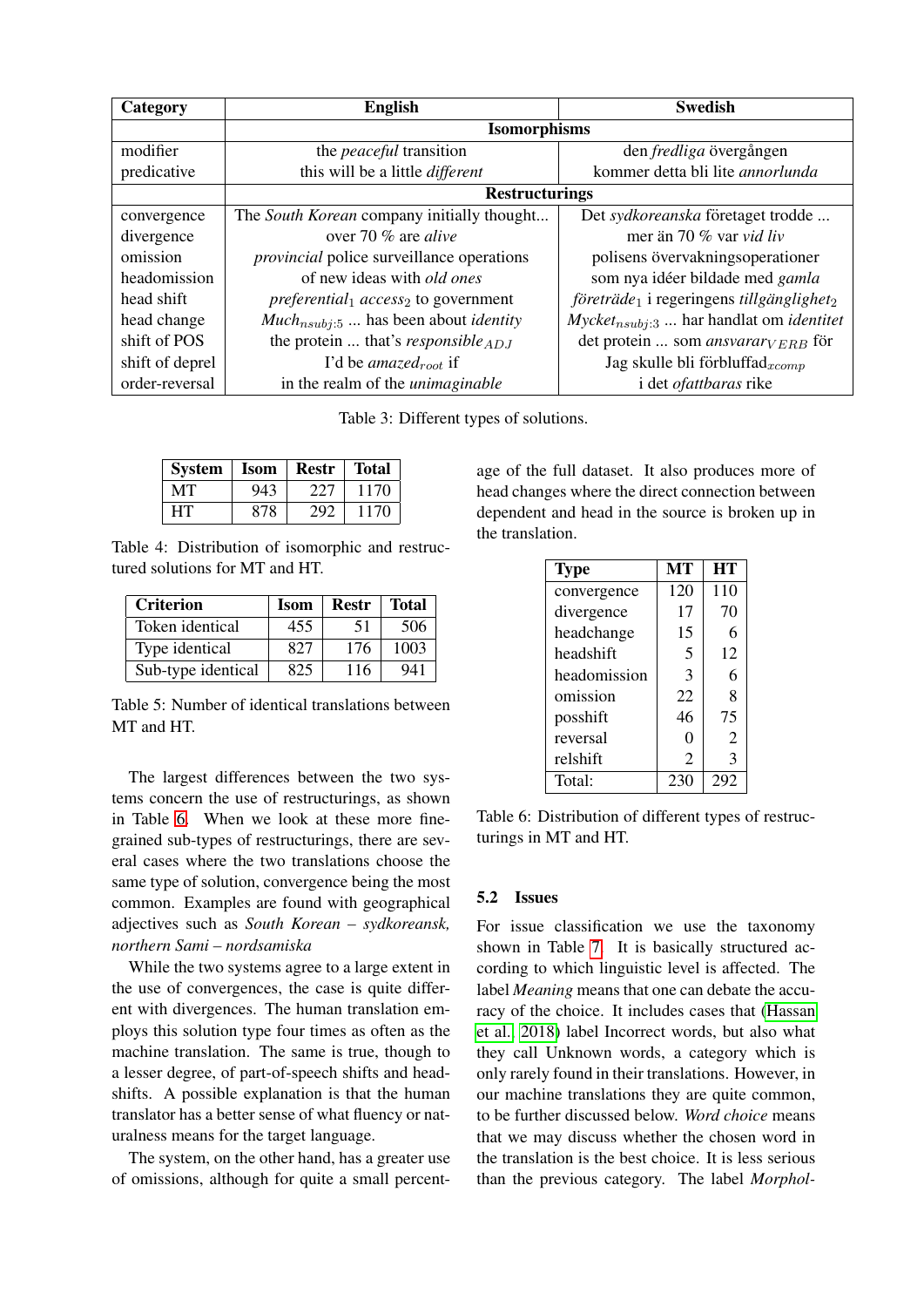*ogy* means that there is a lack of congruence between the adjective and its head, or of any one of them in relation to another related token such as a determiner. *Grammar* means that the translation has produced an ungrammatical substring that includes the adjective or its head. *Style* is similar to Word choice but in relation to grammar. Thus, the grammar is ok, but there are perhaps better solutions, i.e., a different type of solution could be preferred. Finally, *Orthography* concerns spellings and the use of capital letters, etc.

| Issue        | <b>Frequency</b> | Same as HT |
|--------------|------------------|------------|
| Meaning      | 54               | 2          |
| Word choice  | 118              | 25         |
| Morphology   | 26               |            |
| Grammar      |                  |            |
| Style        | 30               | 5          |
| Orthographic |                  |            |
| Total:       | 239              |            |

<span id="page-6-0"></span>Table 7: System solutions that may be debated according to linguistic levels.

First it should be said that the table shows that issue classification is a subjective process. At least one person, i.e., the translator responsible for Swedish PUD, can be assumed to accept the system translations as they coincide with those of her own. However, we can note with some relief that the issue type where the differences are most pronounced concerns Meaning. For this reason we look at this category in more detail.

### 5.3 Problems with accuracy

Looking further at the issues pertaining to Meaning, they can largely be divided into three classes: (i) innovations, where the system seems to make up words, probably based on its models of subwords; they may sometimes be understood nevertheless; (ii) mistranslations, where the translation may mislead the reader but is perfectly fluent; and (iii) odd mistranslations that affect both accuracy and fluency and probably will cause the reader to stop for a while and try to infer what is meant.

The innovative solutions produces words that either don't exist in Swedish, or have alternatives that are vastly more common. The following are a few examples:

• 'villainous' is translated as *skurkig*, 'crooky' instead of *skurkaktig*, 'like a crook'.

- 'skerry-protected waterway' is translated as *skärvägsskyddad*, where the human translator found herself forced to rewrite as *av skär skyddad*, 'by skerries protected'.
- 'isthmus' is translated as *landmus*, 'land mouse' instead of the correct *näs*.
- 'zodiacal' is translated as *zodiakal*, a word which exists but is uncommon.

To this list we may add a few cases where the English words are copied into the Swedish translation: 'glitchy, twitchy Odi' is left as such where the human translator provides normal Swedish words. We can observe that the source adjectives in these cases are quite rare; in fact none of them can be found, even at the C2 level, in the English Vocabulary Profile. This means that even as a proficient speaker of English as a second language you are not expected to know them.

The second subset is made up of plain mistranslations, sometimes yielding the opposite of what was in the source as when 'uncooperative' is translated as *samarbetsvillig*, 'cooperative'. References to centuries are a problem; the system sometimes gets it right as with '16th century' becoming *1500-talet*, but mostly gets it wrong; for example with the '6th', '8th' and '14th' centuries.

Inconsistencies are found also with other adjectives of nationality, so that 'Macedonian' is translated either as *makedonisk*, as in the HT, or *makedonsk*.

In the third type of situation the system's choice is just odd, making you wonder what is actually meant. Some examples of this kind are:

- 'the dress code was too stuffy': the HT says *stel*, 'stiff', which is correct, whereas the system says *täppt*, which would be appropriate if you were talking about someone's nose.
- 'skilled jobs' is rendered as *skickliga arbeten*, with an adjective that is appropriate for a 'skilled worker'. The HT has the correct *kvalificerade*.
- 'lower forgone earnings' was translated as *nedre förlorade inkomster*, where *nedre* is appropriate for positions and geography but cannot be applied to earnings.

### 5.4 Problems with compounds

The system is very happy at producing convergencies and normally does so quite accurately. But sometimes it is overdoing it, producing clumsy compounds such as *Obama-*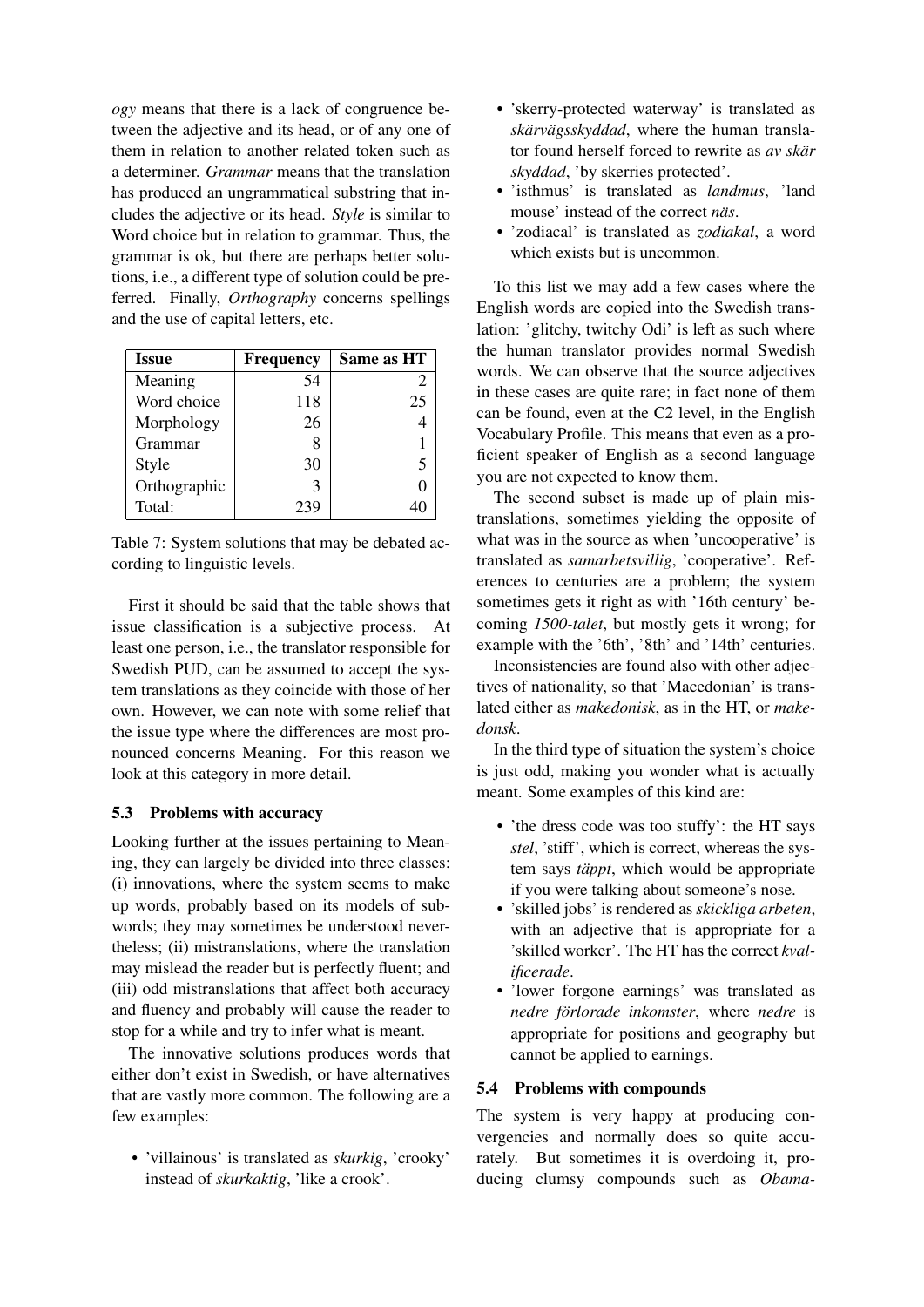*specialassistent*, 'Obama special assistant', *lagstiftningsforlamning ¨* , 'legislative paralysis', *Post-Classic-perioden*, 'the Post Classic period'. It may also pick an unfortunate translations for one of the parts of a compound, as in *södersamiska* instead of *sydsamiska* for 'south Sami'.

It also occassionally separates the parts of a compound which results in a breach of grammar: *storstads kommun*, 'a city's municipality' instead of *storstadskommun* for 'metropolitan municipality' or *ras tolerans*, 'a race's tolerance' instead of *rastolerans* for 'racial tolerance'.

### 6 Conclusions

A general conclusion is that the system seems to have improved, for example compared to [\(Ahren](#page-7-1)[berg, 2017\)](#page-7-1). It has gained in the type of solutions it has available, and in creativity, but this has come with a price. As regards translation competence with respect to the translation of adjectives, it can be summarized as follows:

- The system is more prone than the human translator to choose an isomorphic solution. The tendency is consistent across grammatical functions;
- The system uses the same types of restructurings as the human translation, but to different degrees;
- In particular, the human translation employs divergencies, part-of-speech shifts, and head shifts to a much larger extent than the system;
- On the other hand, the system shows more of head changes and omissions than the human translations;
- As shown in Table [4,](#page-5-1) the system produces some 200 debatable translations including about 50 (4.3% of all) that can be considered errors of accuracy.
- (Not surprisingly) the system has the greatest problems with uncommon words. For these words the system often produces innovative solutions, probably on the basis of its subword models. However, this means that the system essentially lacks the competence to distinguish words from non-words.

It is interesting to note that the large restructurings that were illustrated in the introduction are rare. There is one example on the model of sentence (1), where someone is described as 'a keen guitarist'. Both human and machine chose a wordby-word translation in spite of the fact that there

is no Swedish word that exactly corresponds to 'keen'. The human translator chose *flitig*, 'diligent, hard-working', and the system chose *skicklig*, 'skilled', none of which is optimal. A more idiomatic way of expressing the meaning of 'keen' in Swedish would be to use a verb such as *gilla* or *tycka om*, both meaning 'like'. The human translator was instructed to stay close to the source, so that may be an explanation for not chosing a major rewriting; the system, however, has no awareness of the directive.

As for the use of PUD treebanks to study differences between human and machine translations there are both pro's and con's. On the positive side, the sentences contain both common and uncommon words and thus provides a nice sample of problems for translation across frequency ranges. The same is actually true of grammar so there are a good number of 'Rich Points' that can be selected. On the downside from the point of view translation studies is the fact that the resource consists of isolated sentences, so that discourse effects cannot be studied. Another drawback is that the annotations of the English and Swedish treebanks are not harmonised. This can partly be explained by differences in annotation practices, and partly by parsing errors that have not been corrected. Even though I had made a complete alignment at the word level for all sentences, attempts to automate the categorisation of solution types failed because of the inconsistencies. Similarly, UDpipe was helpful for tagging the machine translations, but also makes many parsing errors.

In future work, the study can be extended to dependencies of nouns and verbs using a similar approach. And the study of adjectives can be repeated at a future date.

### References

- <span id="page-7-2"></span>Roee Aharoni, Moshe Koppel, and Yoav Goldberg. 2014. Automatic detection och machine translated text and translation quality estimation. In *Proceedings of the 52nd Annual Meeting of the Association for Computational Linguistics (Short Papers), June 23-25 2014*, pages 289––295, Baltimore, ML, USA. Association for Computational Linguistics.
- <span id="page-7-1"></span>Lars Ahrenberg. 2017. Comparing machine translation and human translation: A case study. In *Proceedings of The First Workshop on Human-Informed Translation and Interpreting Technology (HiT-IT)*, pages 21–28, Varna, Bulgaria.

<span id="page-7-0"></span>Ondřej Bojar, Christian Federmann, Mark Fishel,